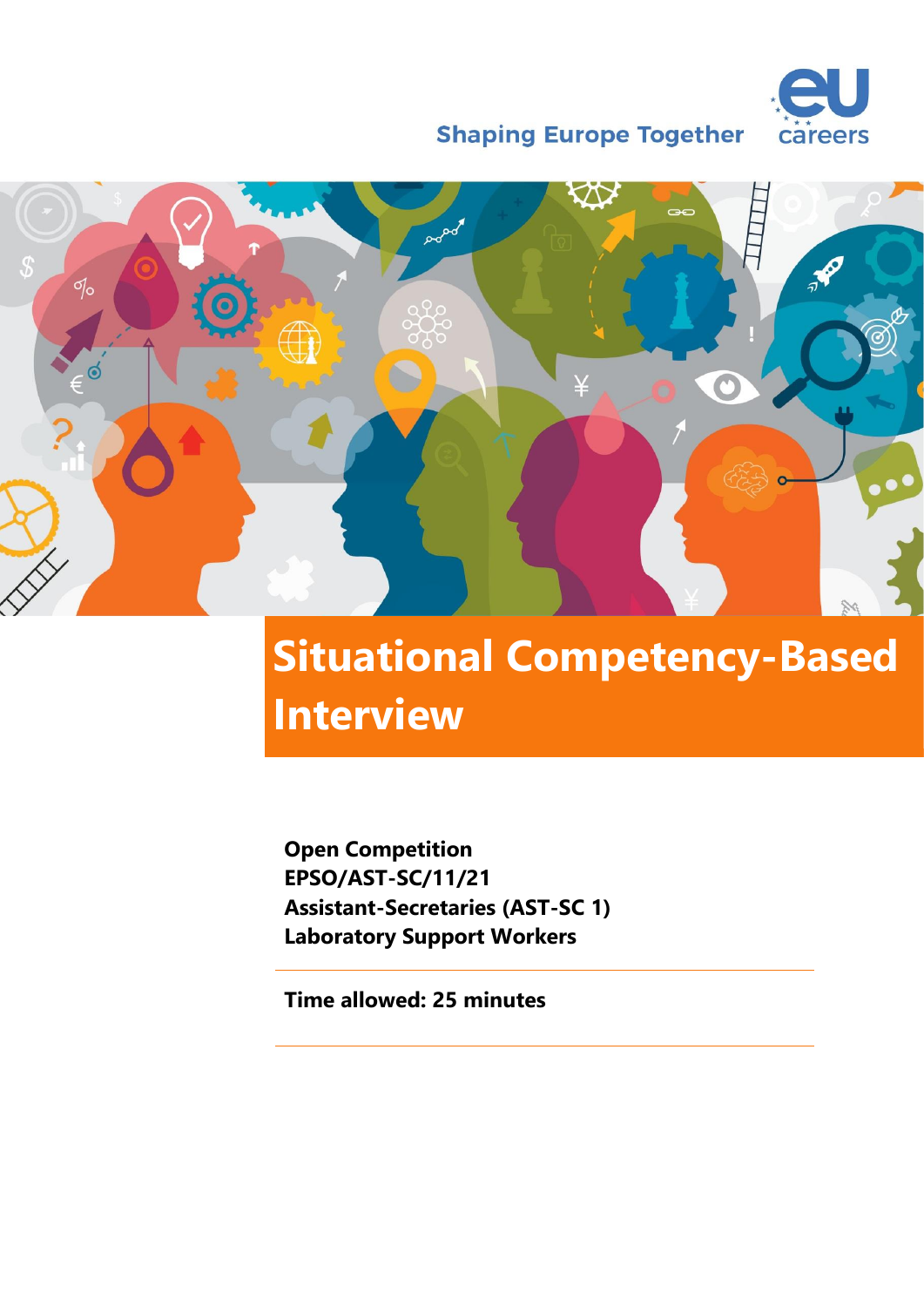© European Union, 2022

All rights reserved. No part of this publication may be reproduced, stored in a retrieval system, or transmitted by any means, electronic, mechanical, photocopying or otherwise, without the prior permission of EPSO, Unit 01.001 L107 Floors 2-3/DCS, B-1049 Brussels.

This exercise may only be administered and interpreted by persons trained and authorised by EPSO and only under the conditions stipulated by EPSO.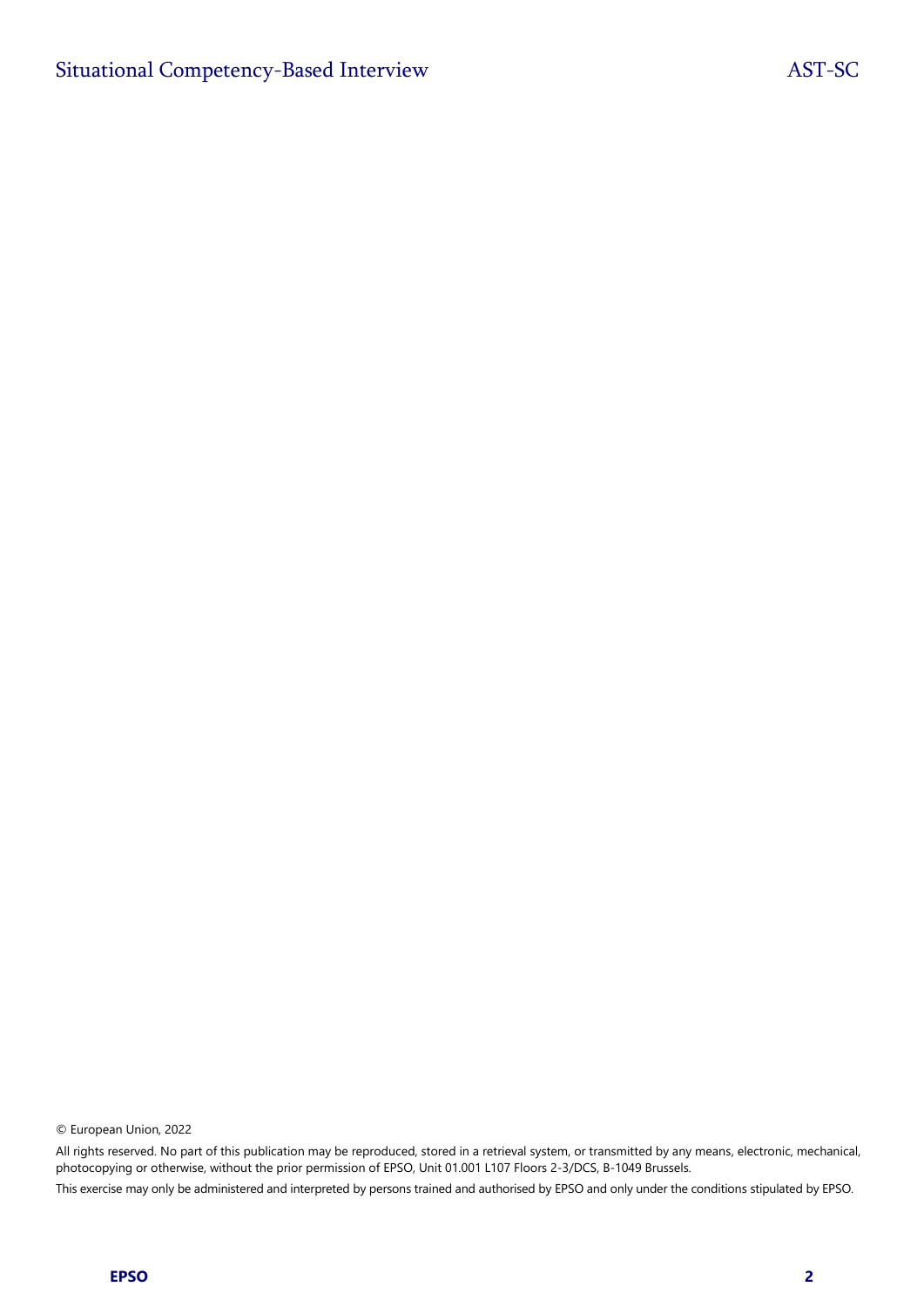## **ASSIGNMENT**

## IMPORTANT NOTICE

**This document presents a fictitious scenario. It has been produced solely for the purpose of this exercise. All references to existing countries, international organisations, private companies, departments and their representatives, etc. have been invented purely as examples. Any views expressed should not be taken to represent the opinions of those bodies or persons. When dealing with the assignment, participants should therefore rely solely on the information presented in the exercise and not on any prior expertise in the field.**

For this exercise, you will be asked to take on the role of a technician and member of the European Governmental Agency's (EGA's) technician team that is responsible for setting up a new press room. All the documentation that you need to prepare yourself for your interview is included in this information brochure. It comprises a number of documents, reports and other information that you need to analyse in order to be able to deal properly with the situations presented to you during the interview.

It is important that you accept the scenario as it is presented. You may print the documents, rearrange them in any order you wish and add comments or make notes as necessary. Neither your knowledge in the field nor your knowledge on the topic of this exercise will be assessed during the interview; therefore, conducting any additional research is unnecessary. This Situational Competency-Based Interview is designed to assess the following general competencies: Learning & Development, Resilience, and Working with Others.

You will have until the day of the interview to go through the information individually in order to prepare for the interview. The interview will last 25 minutes.

> **Please note that for the purpose of this exercise: the interview will take place on Monday 14 February 20XX Last year was 20XX-1, next year will be 20XX+1**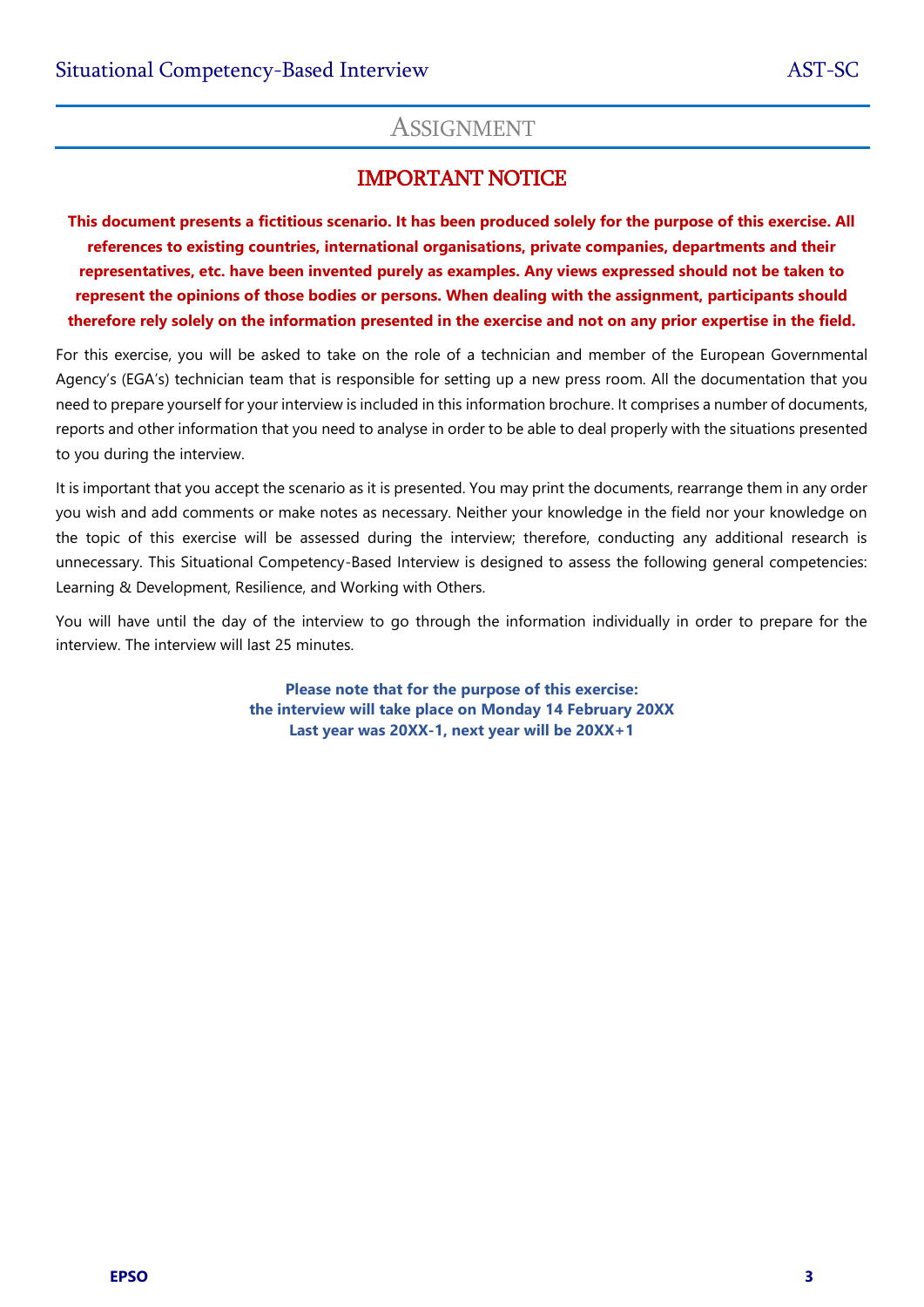## BACKGROUND INFORMATION

#### **European Governmental Agency**

Representing the highest level of political cooperation among European Union (EU) Member States (MS), the European Governmental Agency (EGA) brings EU leaders together to set the EU's political agenda. EGA meetings are attended by ministerial-level representatives from each MS, and each meeting is followed by a press conference chaired by the EGA's president.

#### **Press Conference Room**

The EGA has been facing an ongoing challenge to seat an ever-increasing number of journalists during press conferences. Therefore, the EGA decided to build a new press room that was capable of seating up to 300 journalists. The actual building phase has now been completed, but the final steps still need to be taken to install the new equipment in the press room.

Given that the new press room will have to host conferences for many years to come and is intended to represent a pioneering example of a state-of-the-art press room, careful consideration must be given to every decision regarding the following key aspects:

- **The sound system:** As speech will be the main way of relaying information to the audience, a high-quality and finely-calibrated sound and speaker system is of great importance. Sound has to be projected evenly throughout the whole room. In addition, the speakers must be configured in such a way that they provide a natural listening experience for journalists and other attendees.
- **The camera system:** As the press conferences will be recorded and broadcast around the globe, a functional and high-end camera system must be implemented. The cameras should be fixed in place and must be able to provide (a) an overview of the entire speaker panel and (b) individual close-ups, so that people can easily recognise the person speaking.
- The lighting: Lighting is a vital part of the new press room, as audiences need to be able to see clearly who is speaking, without the lighting system causing any hindrance (e.g. bright lights shining in their eyes). Ideally, the lighting should mimic the feeling of natural light entering the press room.

#### **EGA Technician Team**

The EGA has appointed a technician team to set up the new press room and install the necessary equipment.

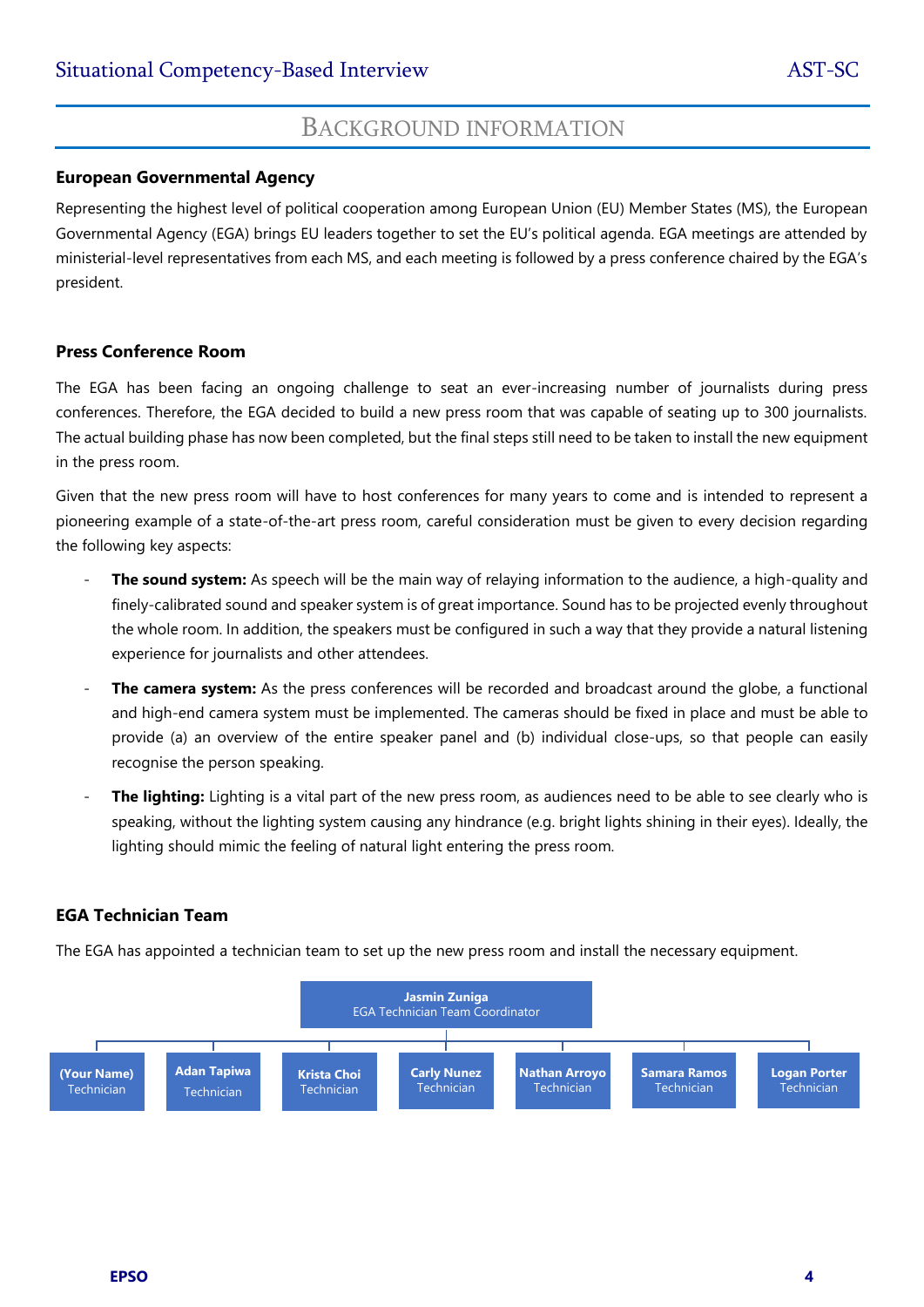## Situational Competency-Based Interview AST-SC

| <b>EGA</b><br>$\star$<br><b>H</b> |       |           |         |        | <b>EMAIL</b> |  |
|-----------------------------------|-------|-----------|---------|--------|--------------|--|
| <b>MESSAGE</b>                    |       |           |         |        |              |  |
| New                               | Reply | Reply All | Forward | Delete | Move         |  |
|                                   |       |           |         |        |              |  |

## GUIDELINES NEW PRESS ROOM



From Jasmin Zuniga, EGA Technician Team Coordinator Date Wednesday 09/02/20XX

To All\_EGA\_Technician\_Team\_Members

Dear EGA technician team members,

In this email, I will outline some general guidelines regarding the new press room and also share some concerns that need to be taken into account.

First of all, as you all know, the new press room will be used for its first ever panel meeting in three weeks' time, on 2 March 20XX. This means that the installation of all equipment (cameras, speakers, lighting, etc.) must be completed by the end of next week to allow final checking and testing of the equipment to begin the week after. Please adhere to this deadline strictly, as invitations for the first panel have been sent out and cannot be altered.

Secondly, DigiMax (our equipment provider) delivered all cameras, speakers and lighting on location over the weekend, so the assembly phase should be able to start quickly. DigiMax will also be holding an information session on optimal lighting conditions next Tuesday. Anyone who wants to register for this session should get in touch with Carly: she attended a DigiMax workshop on equipment testing in the past and has remained in contact with the instructors.

Thirdly, assuring the safety of both the audience and the panel members in the new press room is of primary importance. In previous projects, internal audits showed that the installed equipment was not fully compliant with the applicable safety regulations, which resulted in a lot of work having to be redone. To prevent this from happening again, safety checklists have been developed to ensure that the different types of equipment are always installed in accordance with the latest EU regulations. From now on, these checklists are to be used for every new piece of equipment that is installed. Keep in mind that the general safety guidelines (on which these checklists are based) are also still in force and can be consulted on the intranet.

Finally, from next week on, I would like to start each day off with a team meeting, where we will go over the schedule, discuss all tasks that need to be carried out that day and decide on who is responsible for completing them. In this way, I hope both to increase efficiency within the team and to reduce ambiguity regarding the responsibilities of each team member.

Please take note of these guidelines and feel free to make any suggestions or other remarks. Good luck, team!

Kind regards,

#### **Jasmin Zuniga**

EGA Technician Team Coordinator

P.S. Special thanks to Nathan for his help with developing the safety checklists.